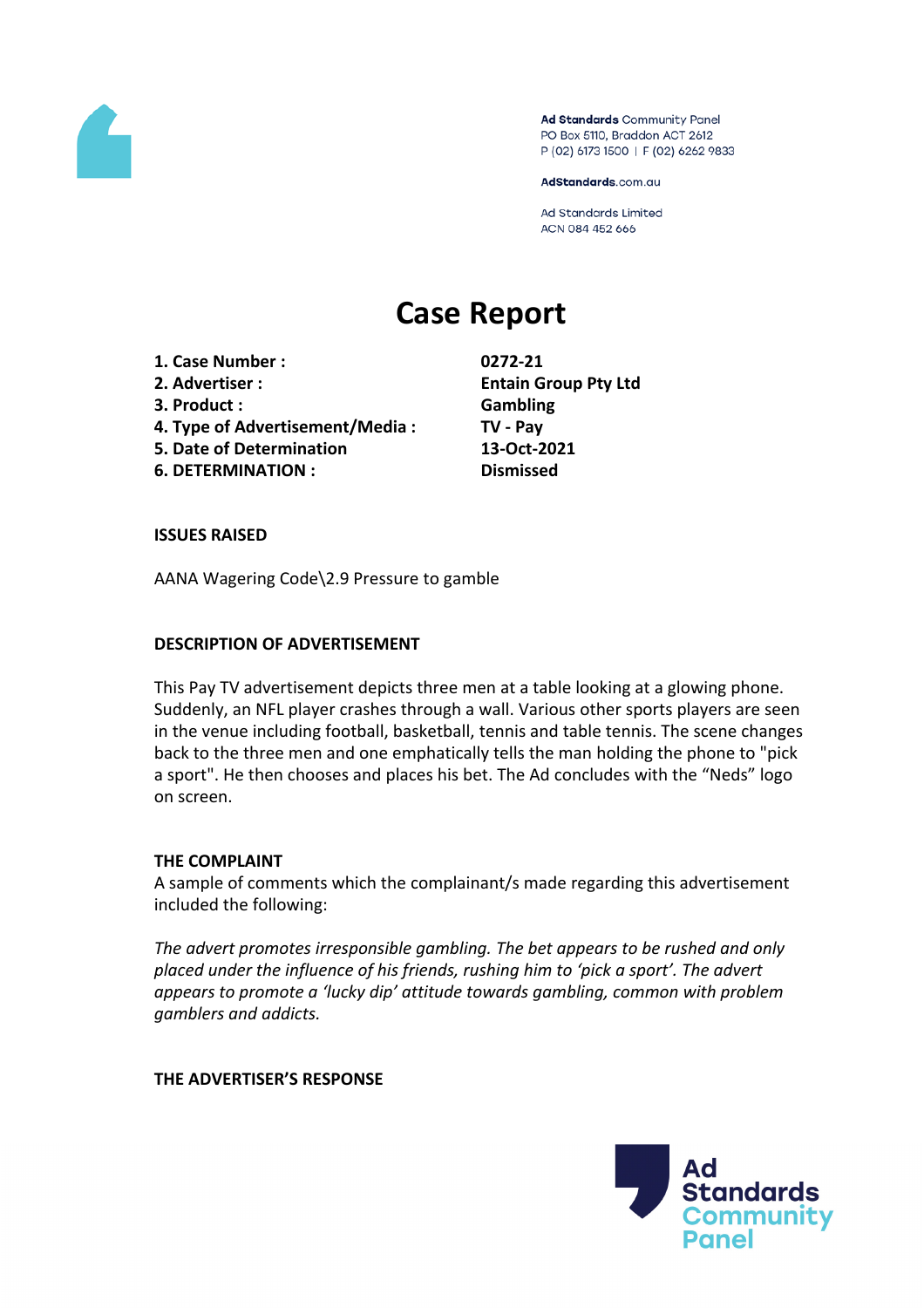

Comments which the advertiser made in response to the complainant/s regarding this advertisement include the following:

*Thank you for your letter dated 24 September 2021 and for bringing this complaint to our attention. We are always open to hearing the views of community members either directly or through avenues such as Ad Standards ("AS").* 

*We understand that the advertisement in question is a television commercial promoting the "Neds" brand and specifically the Same Game Multi product ("Ad").*

*In your letter of 24 September 2021, the Ad is described by the community member as: 3 men are in a pub. The man is in the process of placing a bet online. His friends appear to be rushing his decision. It suggests that bets should be placed under stress and through peer pressure. They are not betting responsibly.*

*The specific reason for concern outlined by the community member in your letter dated 24 September 2021 of the Ad is:*

*The advert promotes irresponsible gambling. The bet appears to be rushed and only placed under the influence of his friends, rushing him to 'pick a sport'. The advert appears to promote a 'lucky dip' attitude towards gambling, common with problem gamblers and addicts.*

*The specific issues raised are in relation to clause 2.9 of the AANA Wagering Code – Pressure to gamble – encourage peer pressure. Our response to these complaints is set out below.* 

*At the outset and with respect to the views of the community member, we wish to correct some incorrect assertions made in the complaint:*

#### *Incorrect assertion*

*"His friends appear to be rushing his decision" Response*

*At no stage during the Ad are the friends trying to rush his decision. The Ad shows that there is a large number of sports and options on which to include in "same game multi" bets. The male with the phone has already chosen to place a bet and is in the process of doing so.*

#### *Incorrect assertion*

*"It suggests that bets should be placed under stress and through peer pressure" Response*

*The Ad at no stage expressly states or impliedly suggests that bets should be placed under stress and through peer pressure. The Ad shows that there is a large number of sports and options on which to include in "same game multi" bets. The male with the phone has already chosen to place a bet and is in the process of doing so.*

*Incorrect assertion*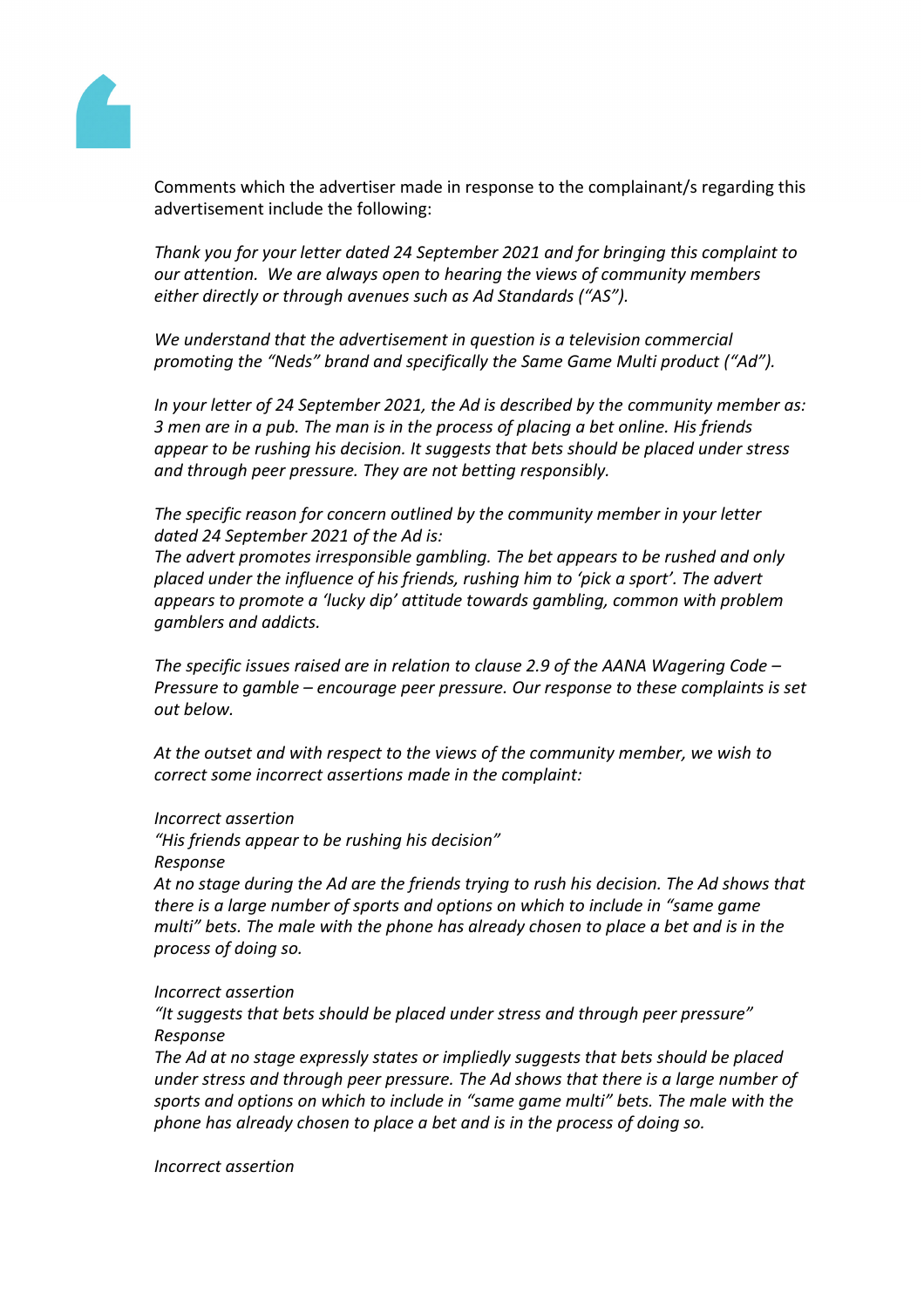

*"They are not betting responsibly" / "The advert promotes irresponsible gambling"*

## *Response*

*There is absolutely nothing in the Ad that suggests that they are not betting responsibly, or that the Ad promotes irresponsible gambling. The Ad shows a male placing one bet while engaging with his mates. Entain recognizes its responsibility as a wagering operator to contribute to the overall better understanding and prevention of problem gambling. We take our position in regard to responsible gambling very seriously. Entain have continuously exceeded what is required in terms of regulatory obligations and become the market leader in Australia in responsible gambling practices.*

## *Incorrect assertion*

*"The bet appears to be rushed and only placed under the influence of his friends, rushing him to 'pick a sport'"*

## *Response*

*The Ad at no stage suggests that the bet is being rushed and only placed under the influence of his friends. The Ad shows that there is a large number of sports and options on which to include in "same game multi" bets. The first male has already chosen to place a bet and is in the process of doing so. He is clearly contemplating* what to select and there is no indication at all that he is rushing. The final script for the *Ad also indicates that the male with the phone "confidently makes the final selections".*

## *Incorrect assertion*

*"The advert appears to promote a 'lucky dip' attitude towards gambling, common with problem gamblers and addicts."*

## *Response*

*At no stage does the Ad promote a 'lucky dip' attitude towards gambling. The Ad shows that there is a large number of sports and options on which to include in "same game multi" bets. The first male has already chosen to place a bet and is in the process of doing so. There is no indication at all that the male does not know what he* is doing, or that he is simply taking a quess or a 'lucky dip'. The final script for the Ad *also indicates that the male with the phone "confidently makes the final selections".*

## *Section 2 of the Wagering Code*

*As we are an online and telephone wagering business licensed and regulated in Australia, the Wagering Code is applicable to our Ad. Although, for the reasons mentioned above and below, we do not believe our Ad contravenes the Wagering Code.*

## *2.1 – Directed to Minors*

*We believe that our Ad, having regard to the theme, visuals and language used, is not directed to minors (persons under 18 years of age).*

## *2.2 – Depiction of Minors*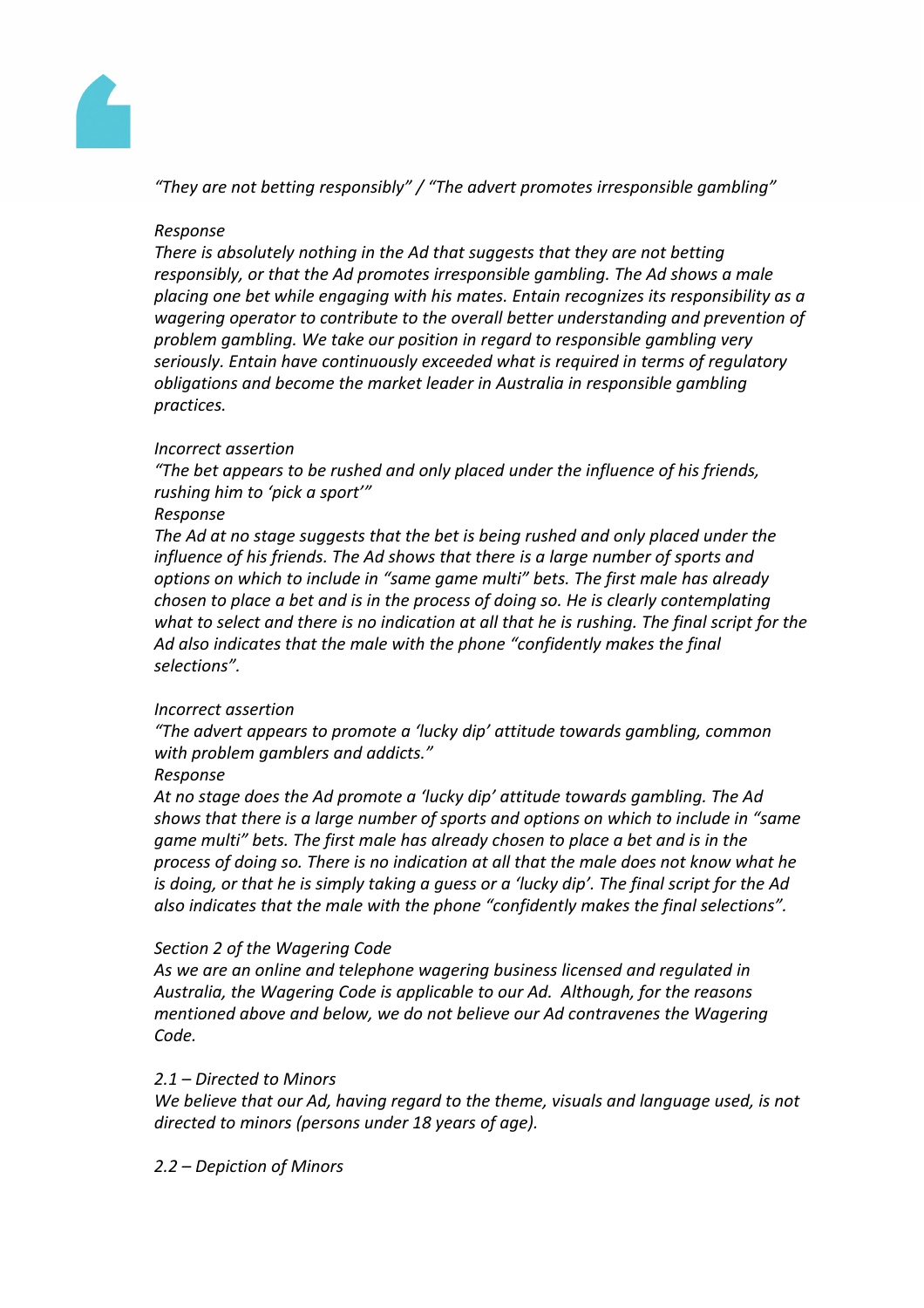

We believe that our Ad does not depict a person under the age of 18 years of age in an *incidental role or at all.*

*2.3 – Depiction of 18-24 year olds wagering We believe that our Ad does not depict a person aged 18-24 years old engaged in wagering activities.*

*2.4 – Wagering in combination with the consumption of alcohol We believe that our Ad does not portray, condone or encourage wagering in combination with the consumption of alcohol.* 

*2.5 – Stated or implied promise of winning We believe that our Ad does not state or imply a promise of winning.*

*2.6 – Means of relieving a person's financial or personal difficulties We believe that our Ad does not portray, condone or encourage participation in wagering activities as a means of relieving a person's financial or personal difficulties.*

*2.7 – Sexual success and enhanced attractiveness We believe that our Ad does not state or imply a link between wagering and sexual success or enhanced attractiveness.*

*2.8 – Excessive participation in wagering activities We believe that our Ad does not portray, condone or encourage excessive participation in wagering activities.*

*2.9 – Peer pressure to wager or abstention from wagering We believe that our Ad neither portrays, condones or encourages peer pressure to wager nor disparages abstention from wagering activities.*

*Section 2.9 of the Wagering Code states that "Advertising or Marketing Communication for a Wagering Product or Service must neither portray, condone or encourage peer pressure to wager nor disparage abstention from wagering activities". The Ad clearly shows that the male in the centre is in the process of placing a bet. The Ad suggests that he has already made the decision to download the Neds App (or visit the Neds website), he has already made the decision to place a bet, and he is just in the process of the final steps of completing the bet when various sportspeople burst into the pub. The final script for the Ad also indicates that the male with the phone "confidently makes the final selections".*

*The premise behind that Ad was to show that the Neds same game multi had so many available sports to pick from by showing so many sportspeople that have burst into the Pub causing all sorts of chaos and disrupting the Pub atmosphere.*

*There is a clear difference between the above purpose and meaning of the Ad and to an advertisement that is portraying, condoning or encouraging peer pressure to wager. At no stage during this Ad is there any peer pressure to actually wager.*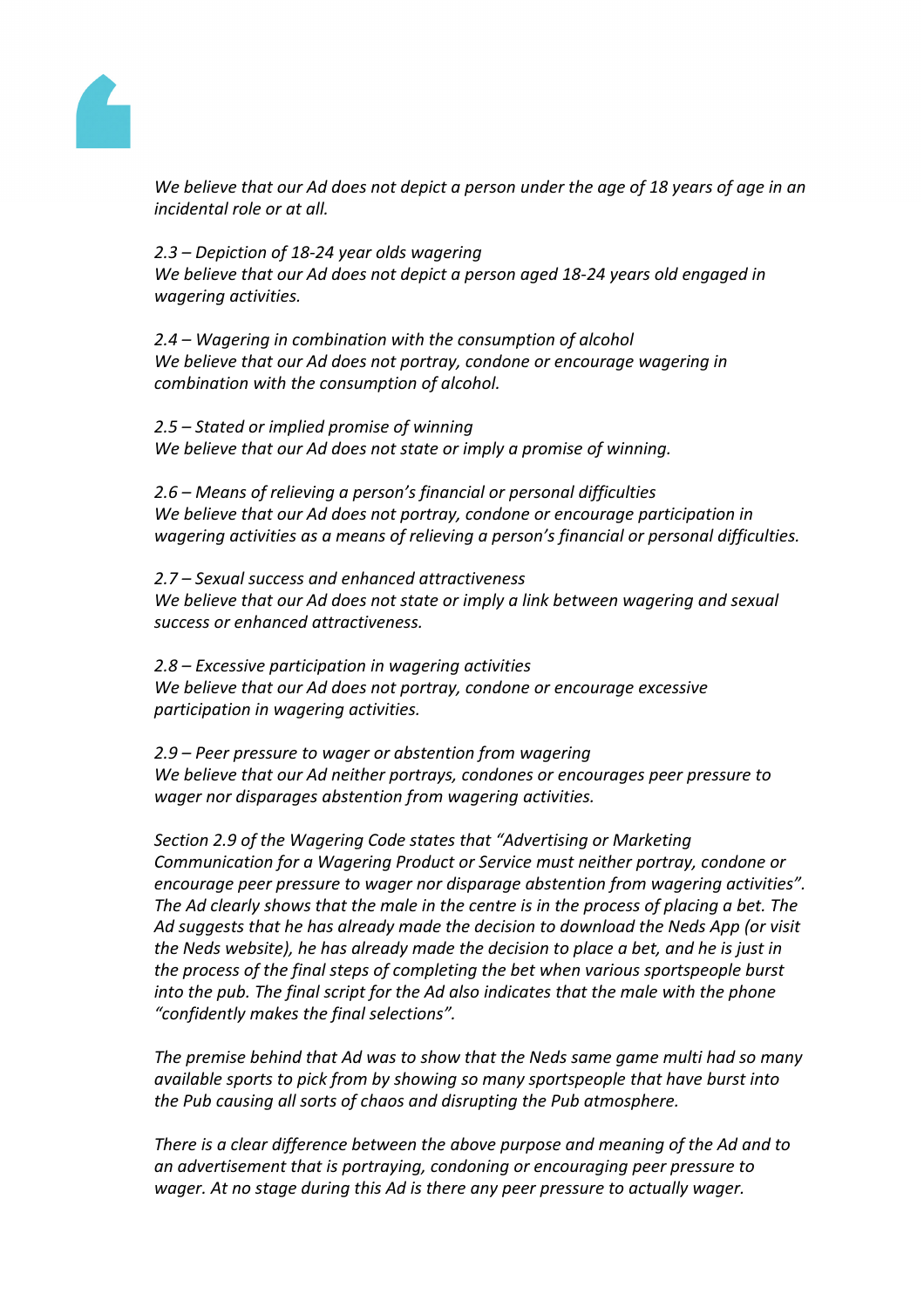

*Further, as the Ad is clearly set in a fantastical world, any comments are not a reflection on reality. As there are a number of events and scenes that are not real, it flows that there is no real peer pressure in any event.*

#### *Section 2 of the AANA Code of Ethics*

*For the reasons mentioned above and below, we do not believe our Ad contravenes the AANA Code of Ethics.*

#### *2.1 – Discrimination*

*We believe that our Ad does not discriminate against or vilify a person or section of the community on account of race, ethnicity, nationality, gender, age, sexual preference, religion, disability, mental illness or political belief.* 

#### *2.2 – Sexual appeal*

*We believe that our Ad does not employ sexual appeal where images of minors, or people who appear to be minors, are used; or in a manner which is exploitative or degrading of any individual or group of people.*

#### *2.3 – Violence*

*We believe that our Ad does not present or portray violence.* 

## *2.4 – Sex, sexuality and nudity*

*We believe that our Ad does not treat sex, sexuality or nudity with insensitivity to the relevant audience.* 

#### *2.5 – Language*

*We believe that our Ad uses language which is appropriate in the circumstances, and is not strong or obscene.*

#### *2.6 - Health and Safety*

*We believe that the Ad does not depict material contrary to prevailing community standards on health and safety.*

*AANA Code for Advertising and Marketing Communications to Children We do not consider that the AANA Code for Advertising and Marketing Communications to Children applies as the Ad is not, having regard to the theme, visuals and language used, directed primarily to children or for product which is targeted toward or having principal appeal to children.* 

*AANA Food and Beverages Marketing and Communications Code We do not consider that the AANA Food and Beverages Marketing and Communications Code applies as the Ad does not advertise food or beverage products.*

*We sincerely hope that the clarification provided here resolves the concerns of both Ad Standards and the community member.*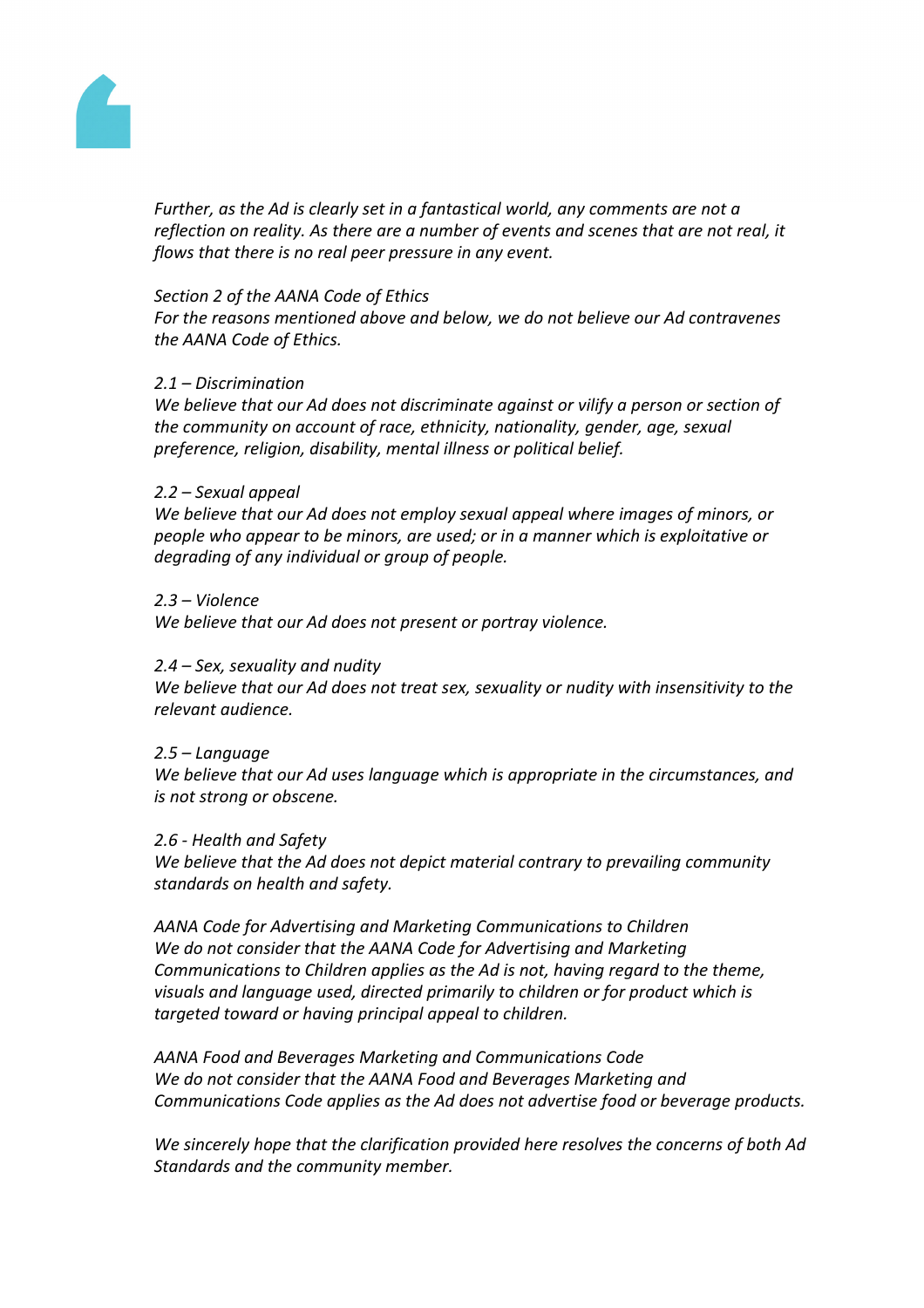

## **THE DETERMINATION**

The Ad Standards Community Panel (Panel) considered whether this advertisement breaches the AANA Wagering Advertising and Marketing Communication Code (Wagering Code).

The Panel noted the complainant's concern that the advertisement promotes irresponsible gambling by depicting a man being rushed and only placing a bet due to the influence of his friends.

The Panel viewed the advertisement and noted the advertiser's response.

The Panel noted that the advertiser is a company licensed in a State or Territory of Australia to provide wagering products or services to customers in Australia and that the product advertised is a wagering product or service and therefore the provisions of the Wagering Code apply.

## **Section 2.9 - Advertising or Marketing Communication for a Wagering Product or Service must neither portray, condone or encourage peer pressure to wager nor disparage abstention from wagering activities**

The Panel noted the practice note for Section 2.9 which states "Advertising or marketing communication must not portray, condone or encourage criticism or ridicule for not engaging in wagering activities or disparage abstention from wagering, for example by mocking non-participants".

The Panel considered that while one of the men does encourage another to "pick a sport", this is in the context of the man picking a sport so that all the sports players around them will disappear. The Panel noted this is reinforced by the lack of sports players around the men after he has picked a sport and they sigh in relief, and he comments "that was crazy for a sec there wasn't it?"

The Panel noted that all gambling has a deadline by which a user must place their wager and considered that while there was a sense of urgency in the advertisement, the advertisement did not portray, condone or encourage peer pressure to wager.

## **Section 2.9 conclusion**

Finding that the advertisement does not contain any messaging which portrays, condones or encourages peer pressure to wager nor disparage abstention from wagering activities, The Panel determined that the advertisement did not breach Section 2.9 of the Wagering Code.

## **Conclusion**